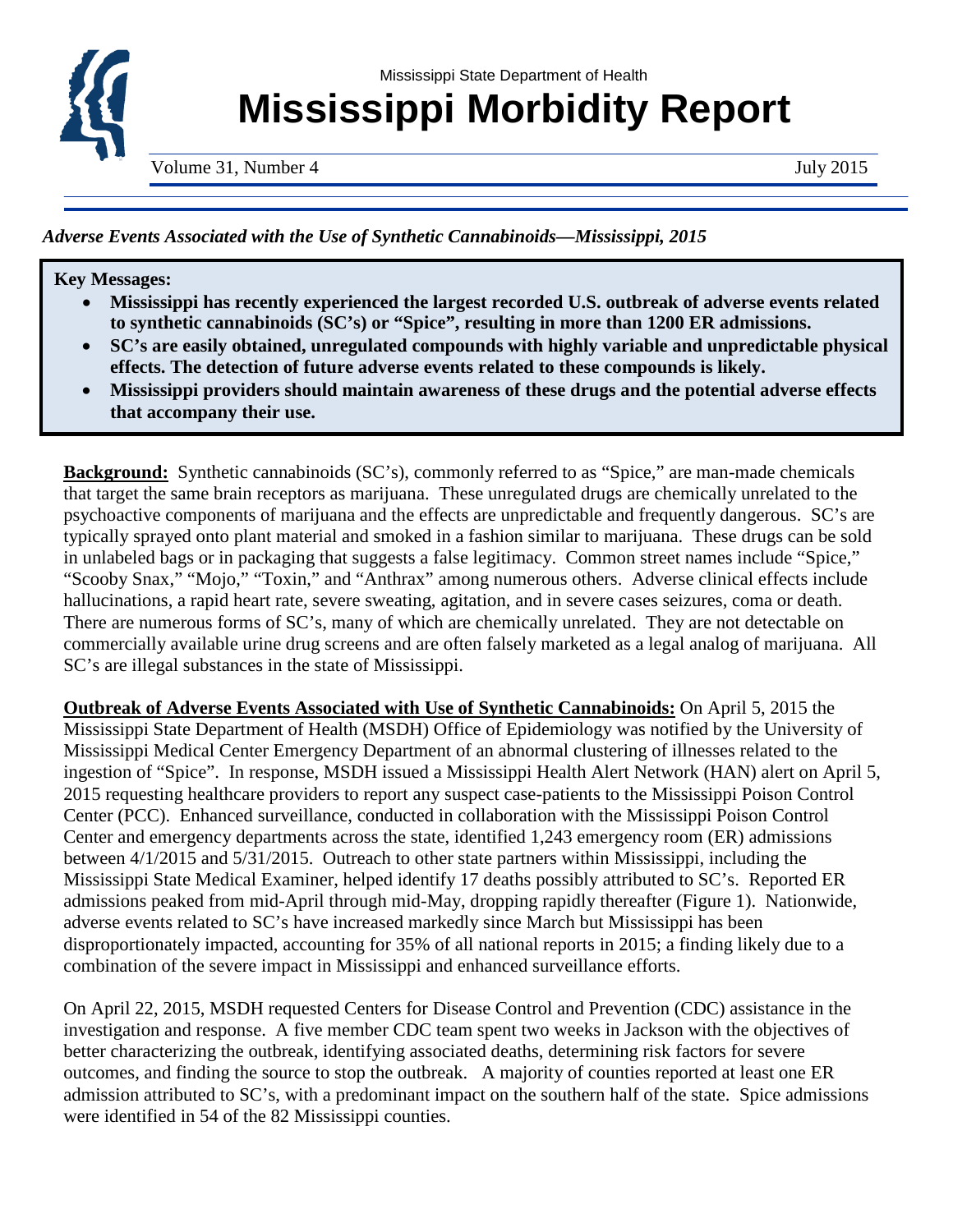**Figure 1**



Figure 2 displays the rate of SC related ER admissions per 100,000 people based upon the population of the respective county. Hinds, Pike, Noxubee and Kemper counties had the highest rates in the state, all exceeding 150 per 100,000 population. The number displayed represents the total number of SC related ER admissions for the county. Forty-one percent (n=504) of all cases were reported from Hinds County. Harrison (13%, n=166) and Pike (9%, n=108) counties also reported a high percentage of total cases.

**Figure 2**

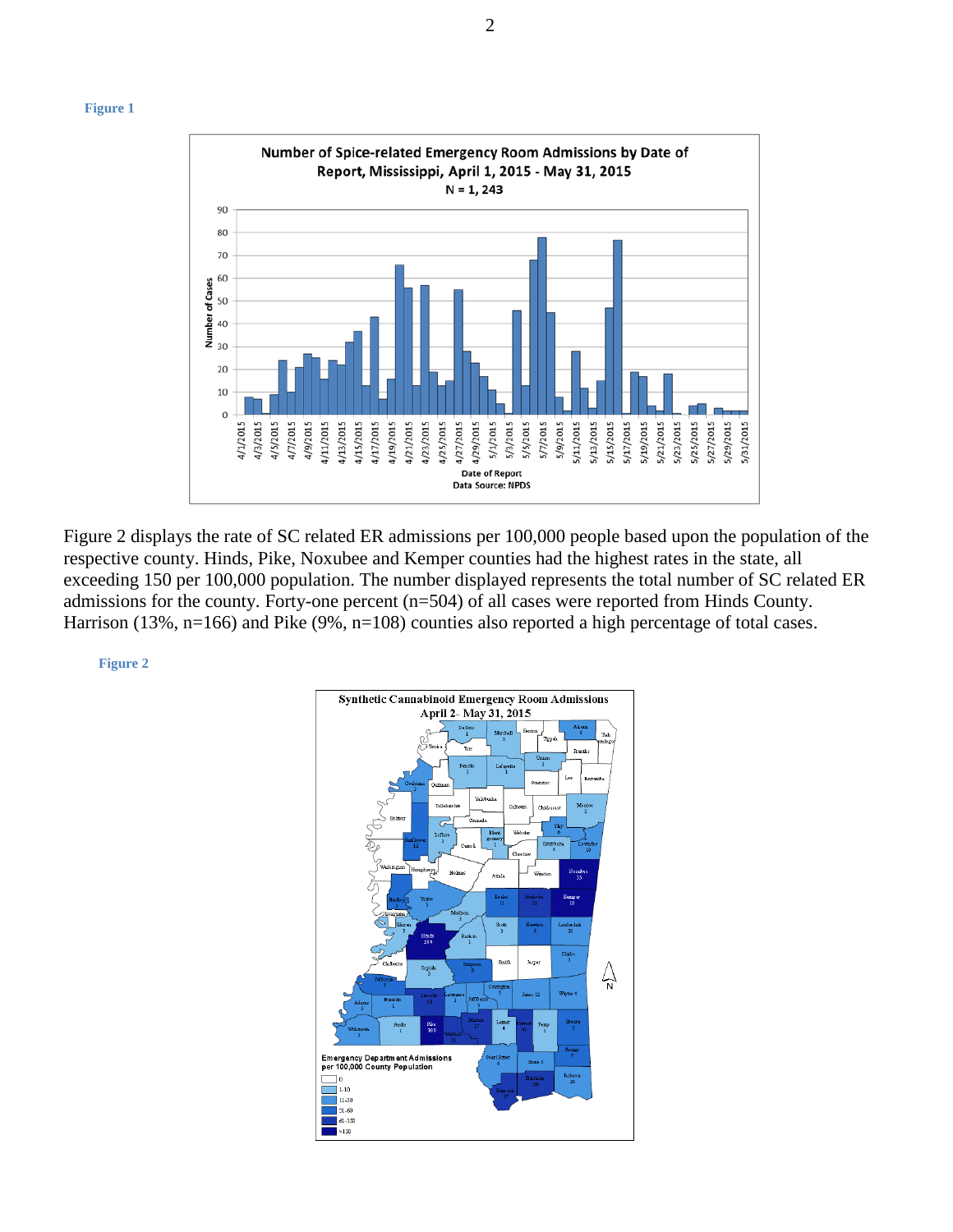Of the 1,243 reported ER admissions, the majority were male (83%). There was a wide age distribution, ranging between 12 to 72 years, with a majority (76%) of cases between 18 and 39 (Figure 3). Common symptoms included agitation (30%), violent or aggressive behavior (36%), confusion (25%), somnolence (20%), and 16% were unresponsive on admission. Hypertension and tachycardia were common clinical findings. From a subset analysis of 119 cases, twenty-one percent required hospitalization; ten percent to an intensive care unit. Of the 31 cases with samples initially sent to the Clinical and Environmental Toxicology Laboratory at the University of California San Francisco, 16 had sufficient serum or plasma for SC testing. Ten (63%) had positive findings for MAB-CHMINACA, a recently recognized SC. Four samples were positive for other controlled substances, including benzodiazepines (3), opioids (2), phencyclidine (1), and mitragynine (1), a plant-based opioid. No other SC was identified and numerous additional samples have been submitted for testing.





**Conclusions:** Mississippi has experienced the largest recorded outbreak of adverse events related to synthetic cannabinoids (SC's) in the U.S. Evidence indicates that a relatively new SC, MAB-CHMINACA, was responsible for the adverse events reported. SC's are unregulated and have unpredictable physical responses, and the chemical concentration of any purchased product is likely to be highly variable. Future adverse events are likely given the popularity of these compounds. Providers should maintain awareness of these drugs and the potential adverse effects that accompany their use. All Mississippians, particularly young adults, should be educated that SC's are unregulated, unsafe, unpredictable and illegal.

## *School and Child-Care Immunization Requirements 2015-2016*

**Key Messages:**

- **The list of required immunizations for school and childcare entry are promulgated annually.**
- **A Certificate of Immunization Compliance (Form 121) or a Certificate of Medical Exemption (Form 122) are required to enroll in any public or private kindergarten, elementary or secondary school or any licensed childcare facility in Mississippi.**
- **The child's pediatrician, family physician or an internist, duly licensed in the state of Mississippi, must complete and submit the Form 139 to request a medical exemption [\(www.healthyms.com/immunizations\)](http://www.healthyms.com/immunizations).**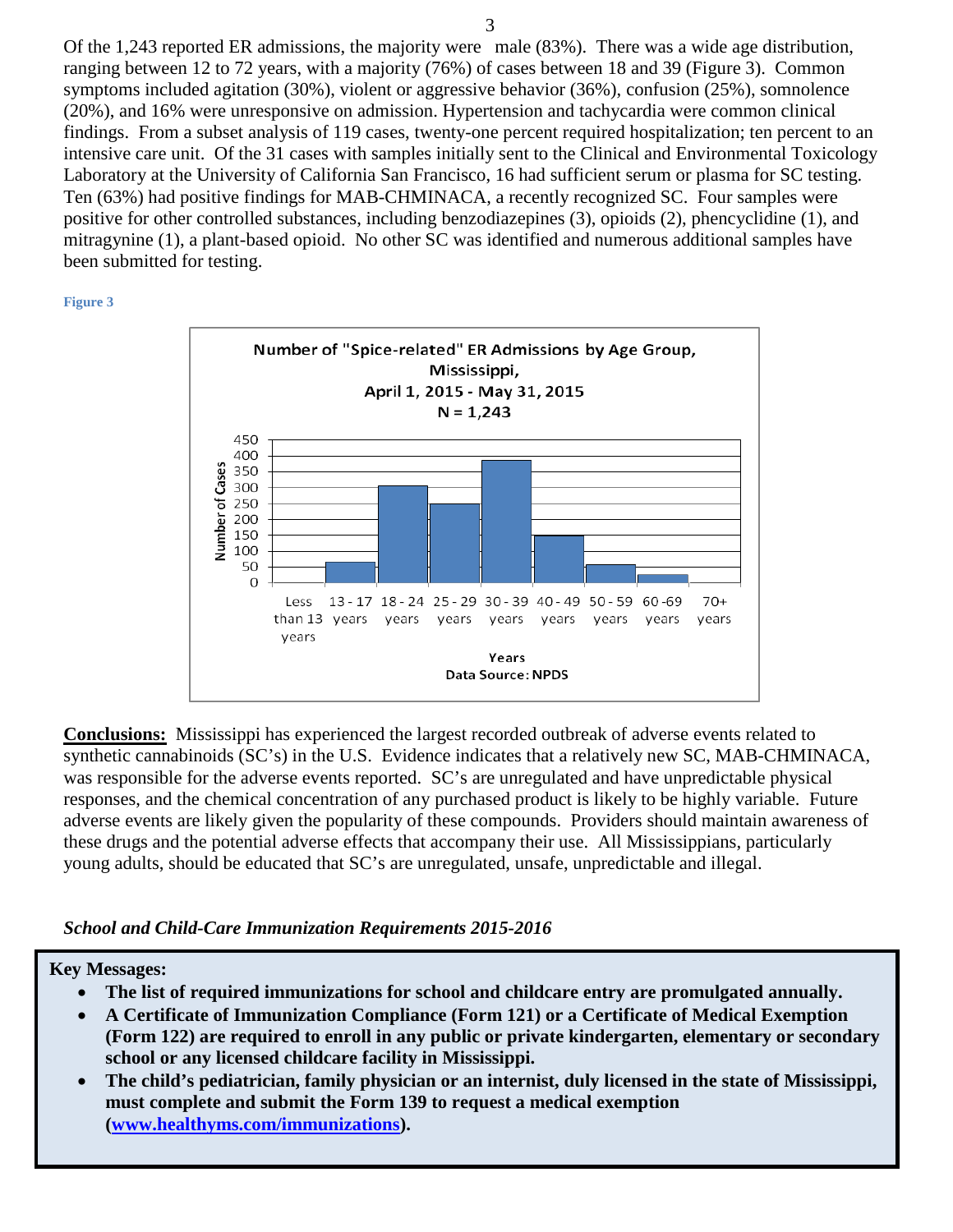The list of immunizations required for school entry is specified by the State Health Officer and is promulgated at least annually as directed by state statute (§ 41-23-37, Mississippi Code of 1972). All vaccines should be given at the appropriate age and intervals according to the Advisory Committee on Immunization Practices (ACIP) recommendations. Required immunizations for school entry and admission to child-care (age appropriate) are outlined in Table 1. Please visit the MSDH site [www.healthyms.com/immunizations](http://www.healthyms.com/immunizations) for additional information on vaccine preventable diseases and immunization requirements.

| <b>School Entry</b>                   | Child Care (age 0 -4)                 |
|---------------------------------------|---------------------------------------|
| Hepatitis B (HepB)                    | Hepatitis B (HepB)                    |
| Inactivated Polio (IPV)               | Inactivated Polio (IPV)               |
| Diphtheria, Tetanus, Pertussis (DTaP) | Diphtheria, Tetanus, Pertussis (DTaP) |
| Measles, Mumps, Rubella (MMR)         | Measles, Mumps, Rubella (MMR)         |
| Varicella (VAR; aka Chickenpox)       | Varicella (VAR; aka Chickenpox)       |
| Tdap*                                 | Haemophilus influenzae type b (Hib)   |
|                                       | Pneumococcal (PCV)                    |

Table 1: Required Immunizations for School Entry and Child Care

\*Students entering, advancing to or transferring into 7th grade will need proof of an adolescent whooping cough (pertussis) booster, Tdap immunization, before entry into school in the fall. Tdap vaccine given on or after the 7th birthday meets the school requirement.

**Medical Exemption Policy:** In order to enroll in any public or private kindergarten, elementary or secondary school in Mississippi, a student must provide the school with a Certificate of Immunization Compliance (Form 121) or a Certificate of Medical Exemption (Form 122). A medical exemption request form has been made available by the MSDH Office of Immunization. The child's pediatrician, family physician or an internist, duly licensed in the state of Mississippi, must complete Form 139 to request a medical exemption (available at [www.healthyms.com/immunizations\)](http://www.healthyms.com/immunizations). Forms are also available through each District Health Department. Each form should be submitted to the District Health Officer for review (visit

[http://msdh.ms.gov/msdhsite/\\_static/19.html](http://msdh.ms.gov/msdhsite/_static/19.html) for contact information). The exemption will be granted unless there is a local or statewide occurrence of disease which would indicate that the exemption would cause "undue risk to the community."